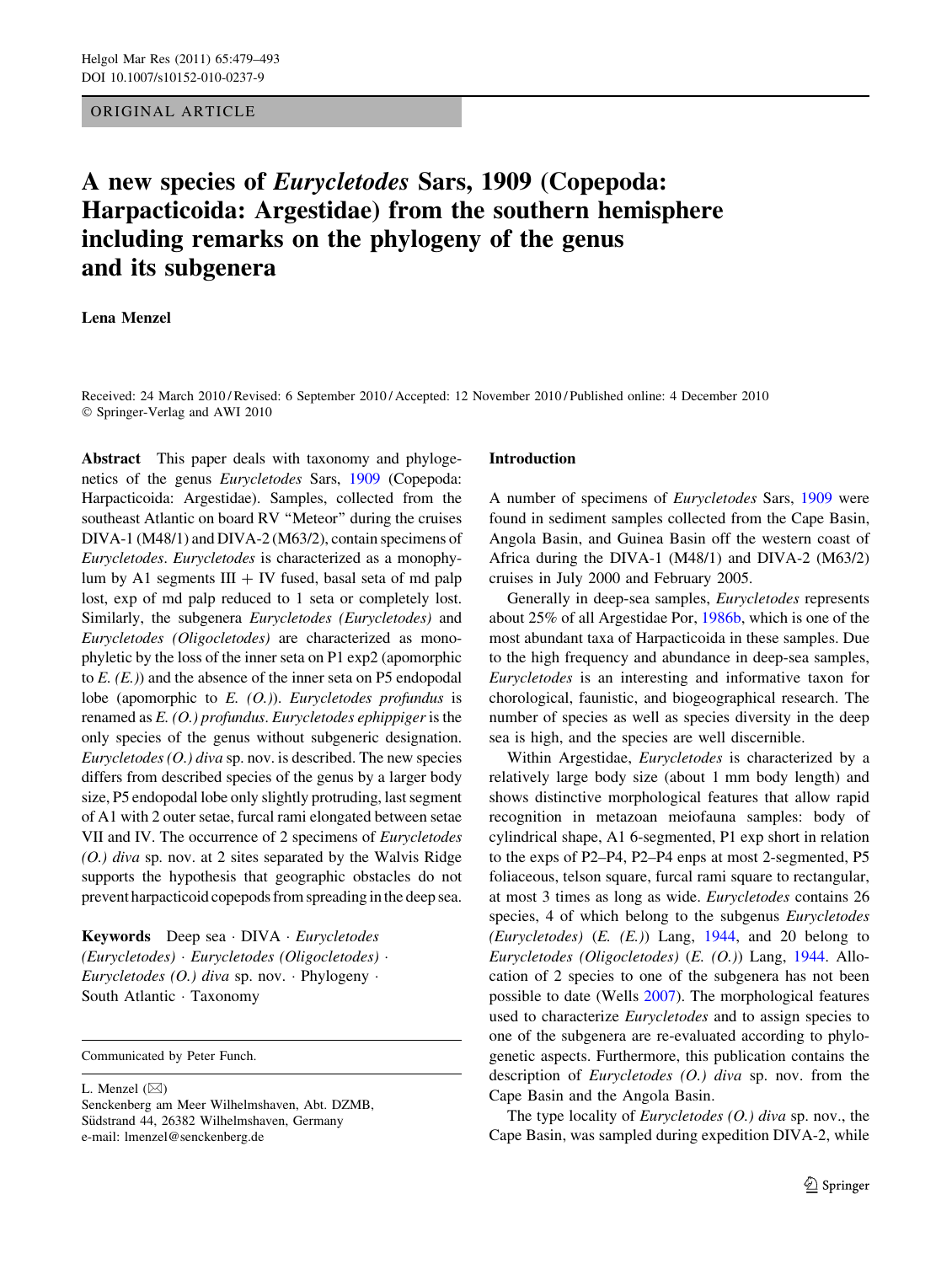<span id="page-1-0"></span>the paratype was found in samples taken during the preceding expedition DIVA-1 in the Angola Basin. The 2 deep-sea basins are separated by the Walvis Ridge (Shannon and Nelson [1996\)](#page-14-0).

#### Materials and methods

Sediment samples were taken with a multicorer during the cruises DIVA-1 (M48/1) from July 6 to August 2, 2000 (Martínez Arbizu and Schminke [2005](#page-14-0)) and DIVA-2 (M63/ 2) from February 25 to March 10, 2005 (Türkay et al. [2005\)](#page-14-0) on board the RV ''Meteor'' to the Cape Basin, Angola Basin, and Guinea Basin (Fig. 1). For methodology and sample treatment, see Rose et al. ([2005\)](#page-14-0). The copepods were mounted on separate slides using glycerol as the embedding medium. Identification at species level and drawings were done using a DMR Leica microscope equipped with a camera lucida and interference contrast at a maximum magnification of  $1600 \times$ .

The type material was deposited in the collection of the Senckenberg Forschungsinstitut und Naturmuseum Frankfurt (Germany). Abbreviations used in the text are: aes (aesthetasc), cphth (cephalothorax), enp (endopod), exp (exopod), benp (baseoendopod), A1 (antennula), A2 (antenna), md (mandibula), mxl (maxillula), mx (maxilla), mxp (maxilliped), P1–P6 (pereiopods 1–6), GF (genital field), and FR (furcal rami). The type material of  $E. (O.)$ denticulatus Por, [1967](#page-14-0) was kindly provided by Prof.

Francis Dov Por and Dr. Ariel Chipman from the Hebrew University of Jerusalem in Israel.

#### Taxonomy

Argestidae Por, [1986b](#page-14-0)

Eurycletodes Sars, [1909](#page-14-0)

Type species: Eurycletodes (E.) laticauda (Boeck, [1872\)](#page-13-0) (described as Cletodes laticauda).

Additional species: Eurycletodes contains 26 species (Boxshall and Halsey [2004](#page-13-0); Wells [2007](#page-14-0)), including the new species described herein: E. ephippiger Por, [1964b](#page-14-0); E. (E.) gorbunovi Smirnov, [1946;](#page-14-0) E. (E.) rectangulatus Lang, [1936;](#page-14-0) E. (E.) serratus Sars, [1921](#page-14-0); E. (O.) abyssi Lang, [1936](#page-14-0); E. (O.) aculeatus Sars, [1921](#page-14-0); E. (O.) arcticus Lang, [1936;](#page-14-0) E. (O.) denticulatus Por, [1967;](#page-14-0) E. (O.) echinatus Lang, [1936;](#page-14-0) E. (O.) hoplurus Smirnov, [1946;](#page-14-0) E. (O.) irelandica Roe, [1959](#page-14-0); E. (O.) latus (T. Scott, [1892](#page-14-0)); E. (O.) major Sars, [1909;](#page-14-0) E. (O.) minutus Sars, [1921](#page-14-0); E. (O.) monardi Smirnov, [1946](#page-14-0); E. (O.) oblongus Sars, [1921](#page-14-0); E. (O.) parasimilis Por, [1959;](#page-14-0) E. (O.) peruanus Becker, Noodt and Schriever, [1979;](#page-13-0) E. (O.) petiti Soyer, [1964a;](#page-14-0) E. (O.) profundus Becker, Noodt and Schriever, [1979](#page-13-0); E. (O.) quadrispinosa Schriever, [1986](#page-14-0); E. (O.) similis (T. Scott, [1895\)](#page-14-0); E. (O.) uniarticulatus Smirnov, [1946](#page-14-0); E.  $(O.)$  versimilis Willey, [1935](#page-14-0); E.  $(O.)$  diva sp. nov.

Fig. 1 Positions of the two stations at the DIVA-1 and DIVA-2 expeditions containing the species studied (station DIVA-1: 346-6 and DIVA-2: 33)

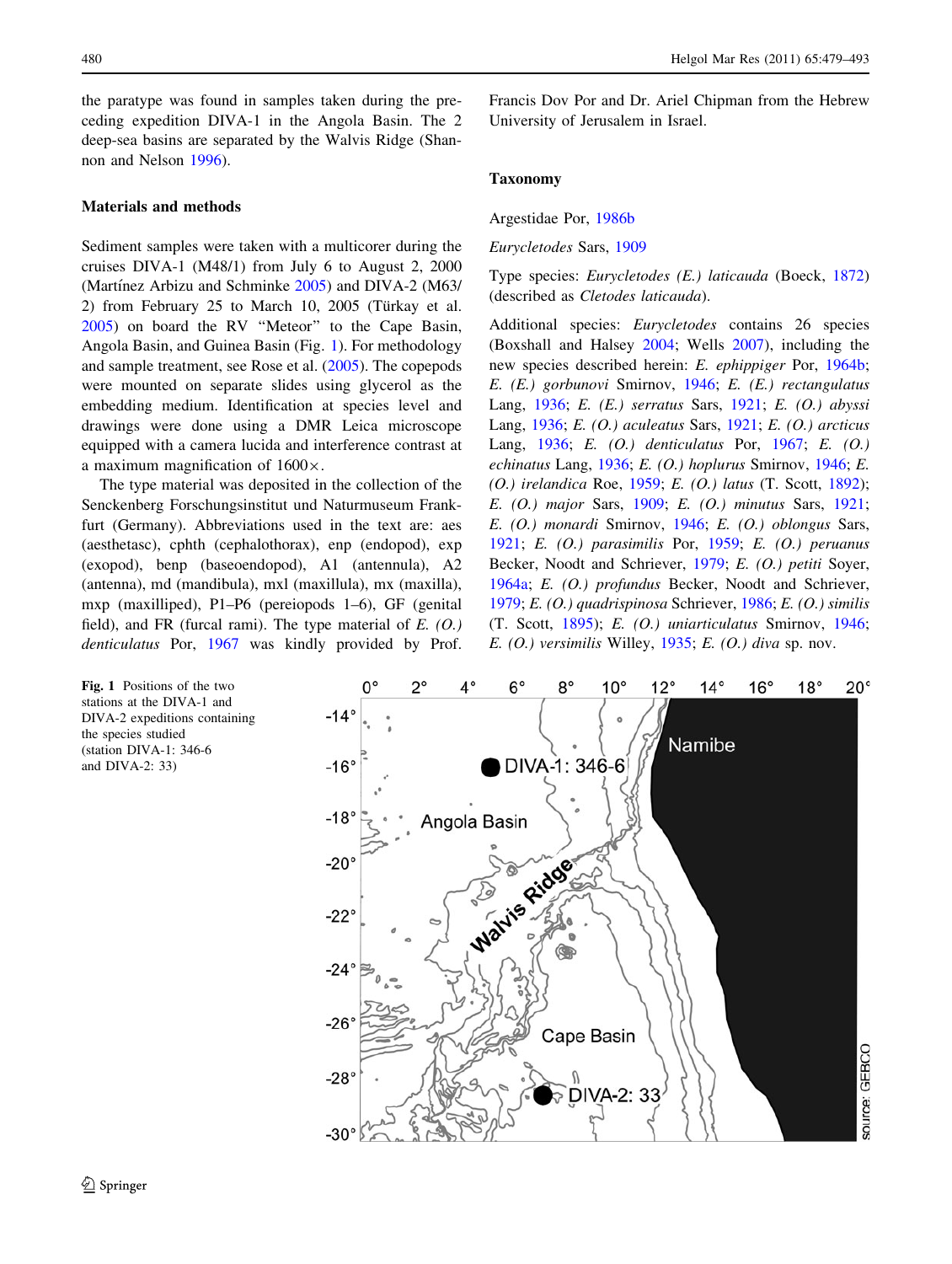#### Diagnosis (amended from Sars ([1909\)](#page-14-0))

Body of cylindrical shape, integument soft and flexible. Cphth comparatively short (at most as long as first 3 free prosomites), rostrum small. Telson large, square, anal operculum broad, semicircular. Furcal rami square to rectangular, at most 3 times as long as wide at the base. A1: 6-segmented, third segment with aes accompanied by 1 seta, sixth segment with acrothek. A2: with allobasis, without abexopodal seta, exp absent or represented by a small bristle. Md: palp small, at most biarticulated, exp represented by at most 1 seta, basal armature absent, gnathobase with 3 elements. Mxl: praecoxal arthrite with several spines, at least 1 surface seta, coxa always expressed, basis with few setae or absent, exp and enp absent. Mx: proximal endite with 2, but mostly only 1 seta. Mxp: strong, prehensile, with strong claw distally. P1–P4: enp at most biarticulate, small, equal in armature at each leg, but decreasing in length from P1 to P4. Exp 3-segmented, of P1 fairly small, of P2–P4 long and slender. P5: endopodal lobe not to extremely protruding, fused in the middle, with at most 3 setae. P5 exp foliaceous, with at most 6 setae. Usually with 1 egg sack, but Lang ([1948\)](#page-14-0) observed 2 egg sacks for Eurycletodes (O.) similis and Eurycletodes (O.) minutus.

Eurycletodes (O.) diva sp. nov.

### Figures [2](#page-3-0), [3](#page-4-0), [4,](#page-5-0) [5,](#page-6-0) [6](#page-8-0), [7](#page-9-0).

Etymology: The name is dedicated to the project DIVA, during which the samples containing the new species were taken.

Locus typicus: Cape Basin (off the West African coast), RV ''Meteor'', Cruise M63/2 (DIVA-2), station 33 (28°6.7'S/7°20.8'E, 5035 m), March 3, 2005.

Type material: Holotype: 1 female, dissected, mounted on 16 slides, coll. no. SMF 37000/1–16, RV ''Meteor'', Cruise M63/2 (DIVA-2) collected at station 33 (28°6.7'S/ 7°20.8'E, 5035 m), March 3, 2005.

Paratype: 1 female, dissected, mounted on 4 slides, coll. no. SMF 37001/1–4, RV ''Meteor'', Cruise M48/1 (DIVA-1) collected at station 346-6 (16°17.0'S/05°27.0'E, 5389 m), July 27, 2000.

## Description of female

Habitus (Fig. [2a](#page-3-0), b, c) of cylindrical shape, no clear distinction between prosome and urosome. Body length including FR 0.73 mm. Distal margins of cphth and free thoracic somites with conspicuous, coarsely ornamented denticulated hyaline frill, denticles increasing in size posteriorly. The hyaline frill of the last 2 urosomites bears a bifid denticle each. Body with several remarkably long sensilla arising from tubercles. Distal margins of second and fifth urosomite without sensilla. Cphth of shield-like appearance. Rostrum slightly protruding, with 2 sensilla. Telson (Figs. [2](#page-3-0)a, b, c; [3c](#page-4-0), d) as large as 3 preceding urosomites together, almost square from lateral and dorsal view, dorsally and laterally covered with stout spinules. Ventrally with 4 rows of 4 long spinules each. Operculum with several denticles (Figs. [2](#page-3-0)a; [3e](#page-4-0)).

A1 (Fig. [3a](#page-4-0)) 6-segmented. All segments textured as shown for part of the first segment. Segment III with aes accompanied by 1 seta, segment VI with acrothek. Setal formula: I: 0; II: 3; III:  $4 + \text{aes}$ ; IV: 1; V: 1; VI:  $9 +$ acrothek  $(=11 + aes)$ .

A2 (Fig. [3b](#page-4-0)) with allobasis, without abexopodal seta. Exp reduced to an almost indiscernible bulb without armature (highlighted by arrow in Fig. [3](#page-4-0)b). Allobasis and enp covered with spinules. Enp2 with 2 bipinnate spines medially and 4 setal elements terminally, the two outermost fused at the base.

Md (Fig. [4](#page-5-0)a, b, c) with gnathobase formed by 3 toothlike projections: ventrally 1 hand-shaped, followed by one medial and one dorsal projection, both terminally serrated. Md palp 1-segmented, with several spinules and 3 endopodal setal elements: 1 inner seta subterminally and 2 terminally. Exp not expressed, basal seta lost.

Paragnaths (Fig. [4](#page-5-0)d) with several rows of brush-like setae ventrally and several spinules dorsally.

Mxl (Fig. [4](#page-5-0)e) precoxal arthrite terminally with 6 strongly pinnate spines, subterminally with another bipinnate spine and 1 bare seta ventrally. Coxa with 2 bare apical setae. Basis, enp and exp reduced.

Mx (Fig. [4](#page-5-0)f) syncoxa with 2 endites. Proximal endite with 2 setae. Distal endite with 3 setae, the biggest one incompletely fused to segment, bipinnate. Basis with 2 strong setae fused to segment and 2 bare setae. Enp distinct, with 2 bipinnate setae.

Mxp (Fig. [4g](#page-5-0)) prehensile, conspicuously large, syncoxa slightly shorter than basis, with 1 seta and several setules. Basis of triangular shape with spinules of different sizes. Enp 1-segmented, fused to strongly pinnate claw.

P1 (Fig. [5b](#page-6-0)) with 3-segmented exp and 1-segmented enp. Coxa considerably bigger than basis, with several spinules. Intercoxal sclerite transversely elongated and bow-like. Basis with inner and outer spine, with several groups of spinules and long inner setules. Exp1 without, exp2 with inner seta. Exp3 with 4 elements. Enp with 1 terminal spine, 1 terminal seta and 1 inner seta (the 2 setae are lost during dissection, see arrows in Fig. [5b](#page-6-0)). For setal formula see Table [1](#page-7-0).

P2–P4 (Figs. [5](#page-6-0)a; [6](#page-8-0)a, b) with 3-segmented exps and 1-segmented enps. Coxae approximately 2 times bigger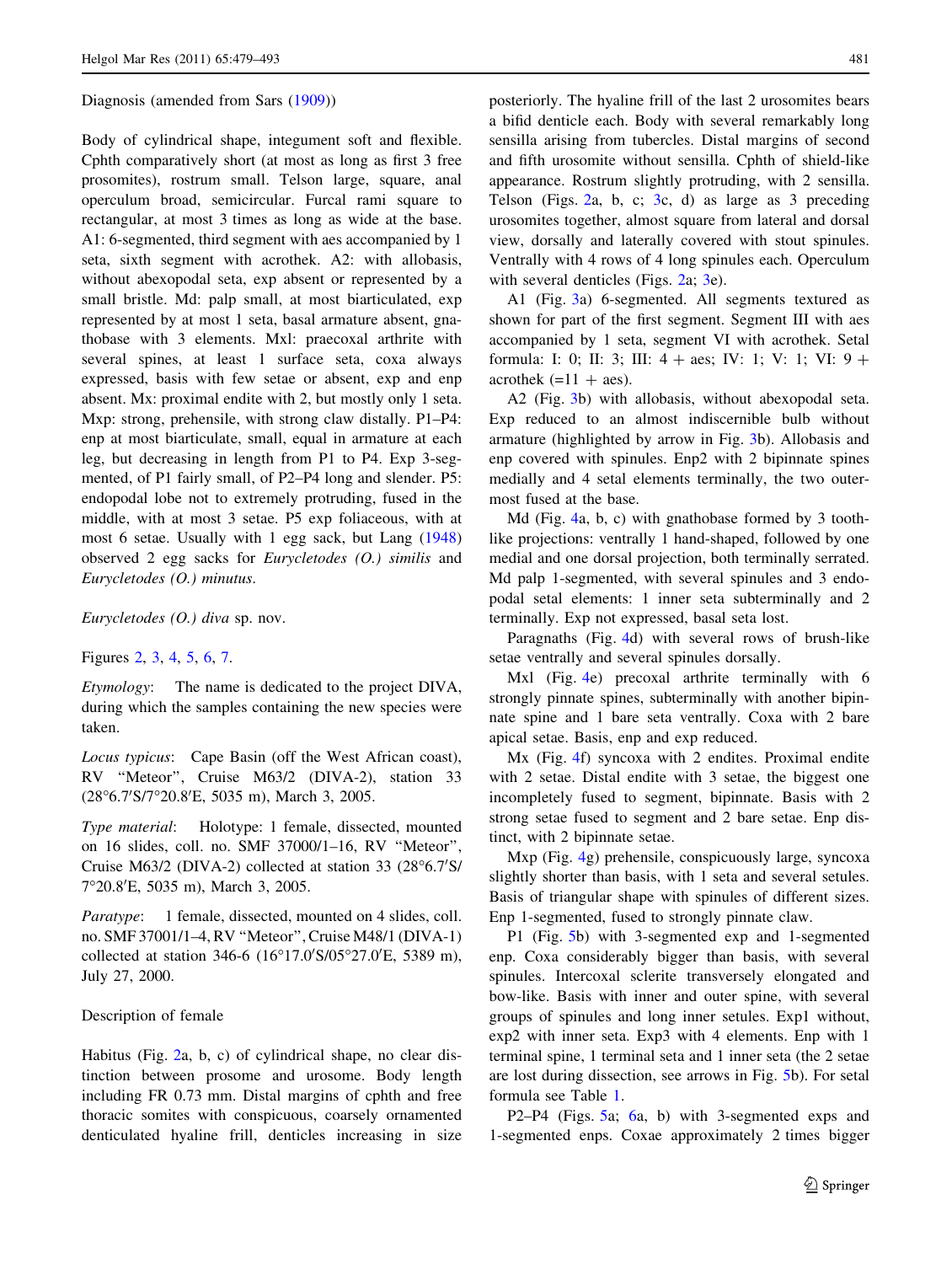<span id="page-3-0"></span>

Fig. 2 Eurycletodes (O.) diva sp. nov., female (holotype). a habitus dorsal view; b terminal setae of furcal rami; c habitus lateral view. Scale bar 100 µm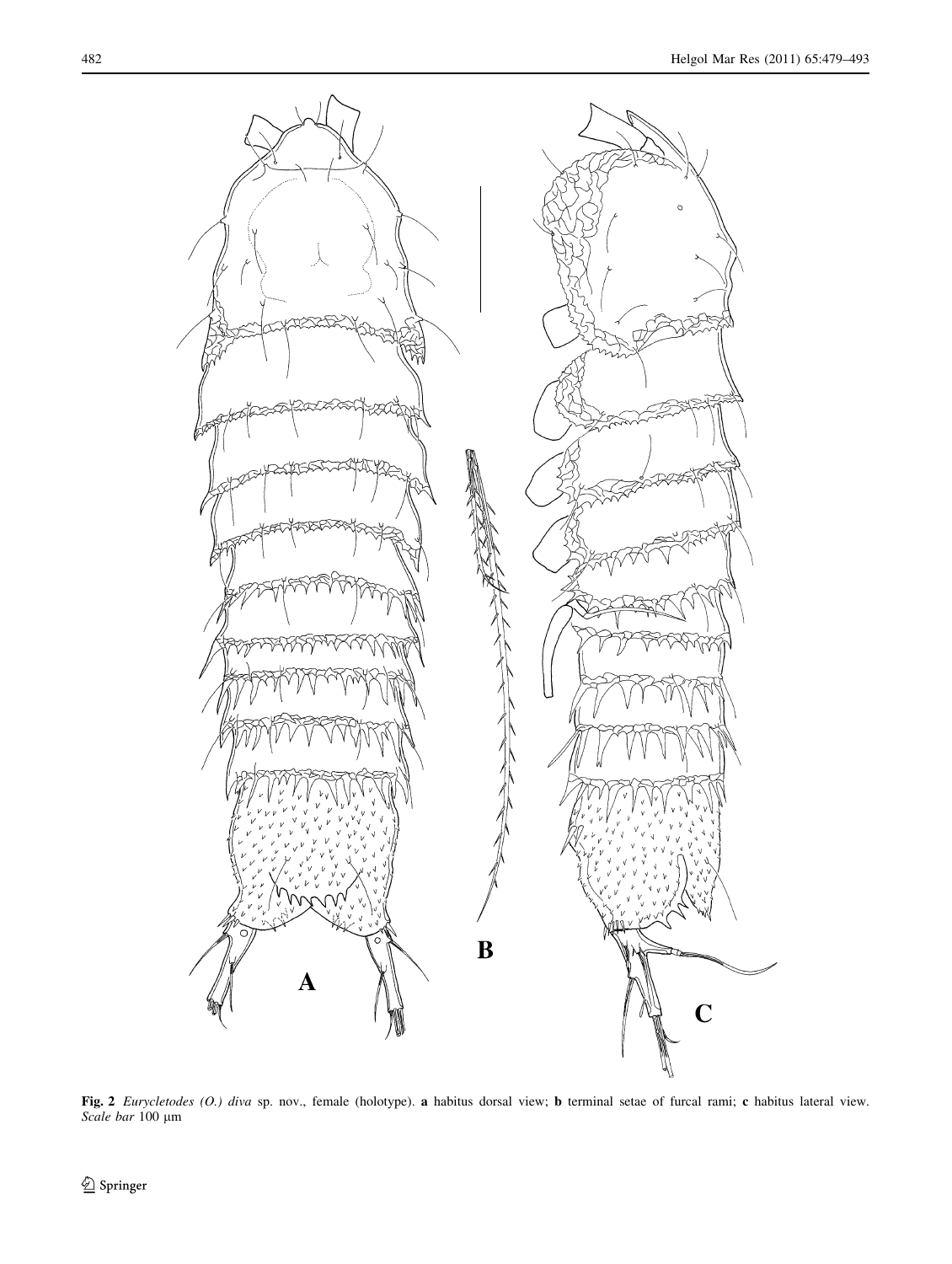<span id="page-4-0"></span>

Fig. 3 Eurycletodes (O.) diva sp. nov., female. a A1 (holotype), inner spines in segments II and VI broken off, highlighted by arrows; b A2 (holotype), indiscernible bulb of exp highlighted by arrow;

c Telson ventral view (holotype); d Telson ventral view (paratype); e operculum dorsal view (paratype). Scale bars **a**, **b** 50 µm; c, d, e $100~\mu\mathrm{m}$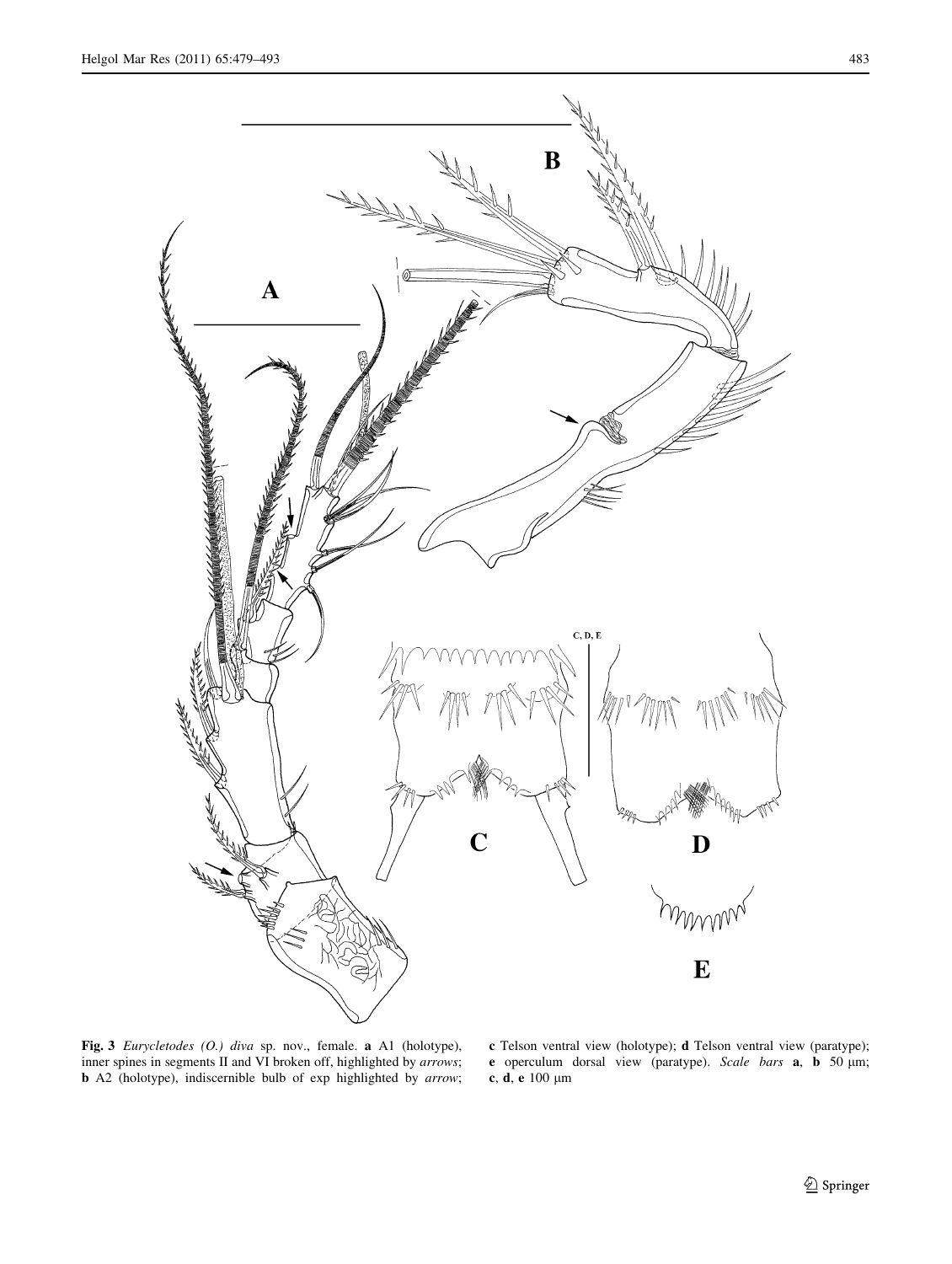<span id="page-5-0"></span>

Fig. 4 Eurycletodes (O.) diva sp. nov., female. a Mandibula (holotype); b Mandibula gnathobase (holotype), ventral view; c Mandibula gnathobase (holotype), lateral view; d Paragnaths (paratype) ventral

view; e Maxillula (holotype) ventral view; f Maxilla (paratype); g Maxilliped (paratype) ventral view. Scale bars 50 µm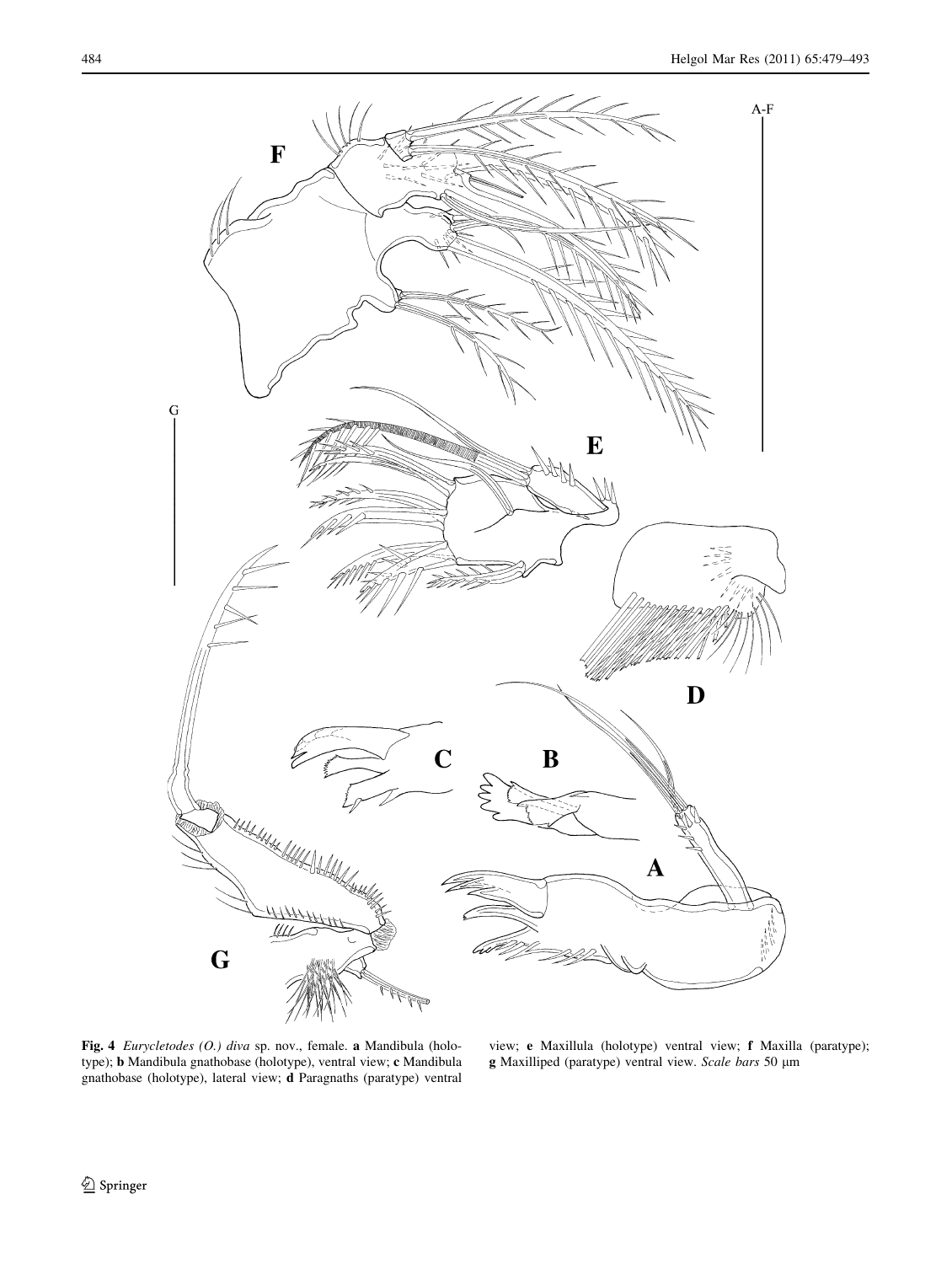<span id="page-6-0"></span>

Fig. 5 Eurycletodes (O.) diva sp. nov., female (holotype). a P2 ventral view; b P1 ventral view, terminal and inner endopodal setae broken, highlighted by arrows. External basal setae broken. Scale bars a 100 µm; b 50 µm

than bases, with strong spinules at outer margins. Bases 2 times as broad as long, exps and enps translocated outwardly. Bases with outer spines, at inner margin with long setules. Segments with strong, outer spinules and inner setules. Exp3 almost as long as exp1 and exp2 together. P3 exp1 inner seta lost during dissection of holotype (see arrow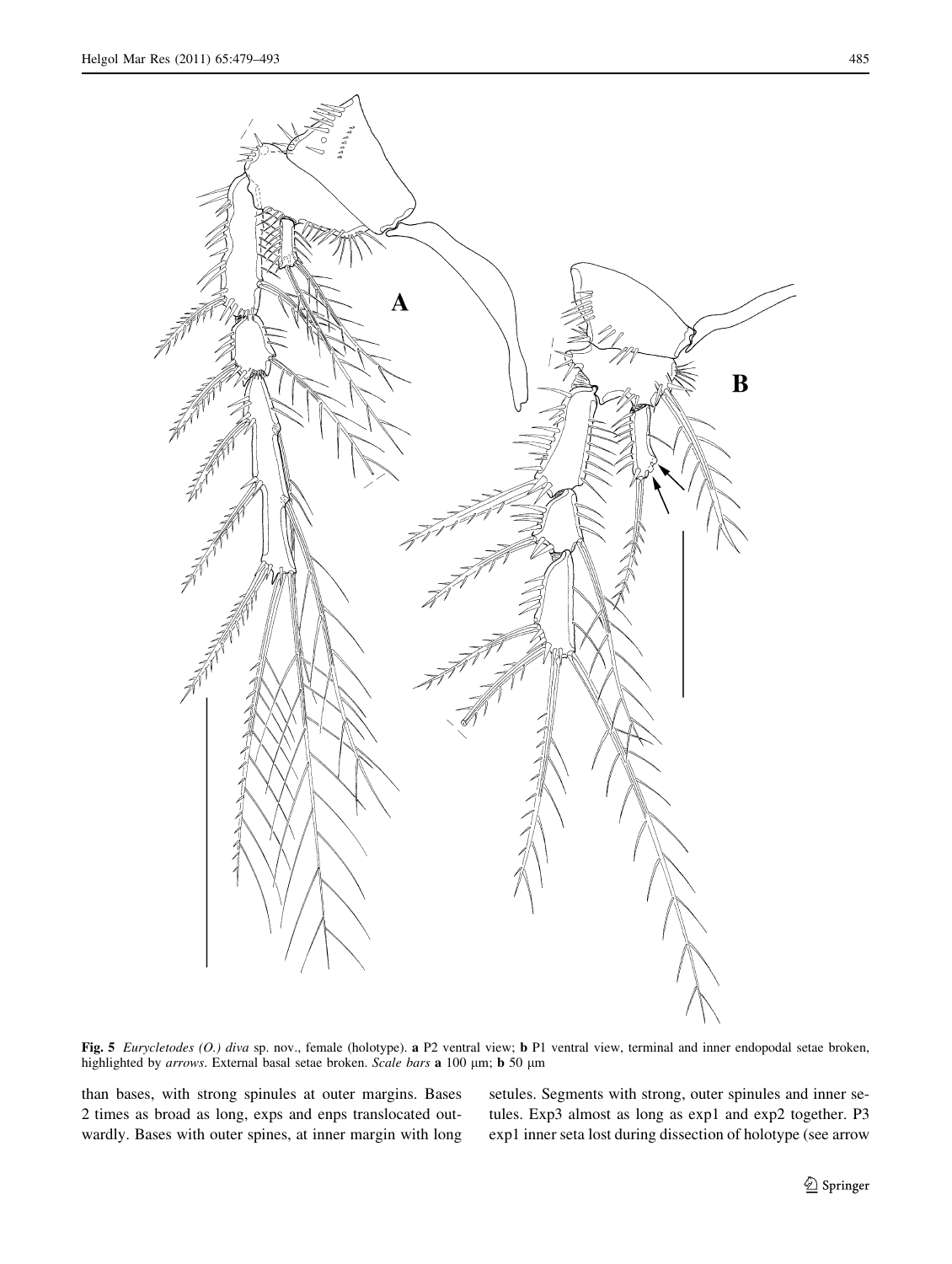<span id="page-7-0"></span>

|  |  | <b>Table 1</b> <i>Eurycletodes (O.) diva sp. nov., setal formula of P1-P4</i> |  |
|--|--|-------------------------------------------------------------------------------|--|
|--|--|-------------------------------------------------------------------------------|--|

|                | Exp1  | Exp2  | Exp3               | Enp      |
|----------------|-------|-------|--------------------|----------|
| P1             | $I-0$ | $I-1$ | 2,1,1              | 0, 11, 1 |
| P <sub>2</sub> | $I-1$ | $I-1$ | III <sub>2,2</sub> | 0.2,0    |
| P <sub>3</sub> | $I-1$ | $I-1$ | III, 2, 2          | 0,2,0    |
| P <sub>4</sub> | $I-0$ | $I-1$ | III, 2, 2          | 0.2,0    |
|                |       |       |                    |          |

in Fig. [6b](#page-8-0)). P4 exp1 without inner seta, proximal inner seta of exp3 short and bare. P4 exopodal segments with several spinules dorsally. Setation of exp and enp as in Table 1.

P5 (Fig. [7a](#page-9-0)) with extended setophore, which bears several spinules and long bipinnate seta (lost during dissection, see arrow in Fig. [7a](#page-9-0)). Endopodal lobe barely protruding, with 2 setae (lost during dissection, see arrow in Fig. [7a](#page-9-0)). Exp broken during dissection, about 4 times as long as wide basally, with 3 outer and 1 terminal seta. Additionally with 1 short and 1 long tube pore subterminally.

P6 integrated into GF (Fig. [7c](#page-9-0)), reduced to small lateral bristle (see arrow in Fig. [7c](#page-9-0)). GF with single aperture.

FR (Fig. [7](#page-9-0)b) tapering distally. Approximately 3 times as long as wide (measured at its base), with conspicuous long dorsal process arising near the base, bearing the triarticulate seta VII. Seta I displaced ventrolaterally, close to seta II. Seta III medially ventrolaterally, setae IV–VI located terminally. FR ventrolaterally with subterminal tube pore (see arrow in Fig. [7](#page-9-0)b).

#### Remarks

Morphological differences between the two type specimens occurred only in the telson and are therefore considered as intraspecific variability: telson of the female paratype with more long spinules ventrally, with 7 denticles distally on each side and anal operculum with 11 denticles (Figs. [2](#page-3-0)a, b; [3](#page-4-0)c, d, e).

Male unknown.

## Discussion

#### Historical background

Eurycletodes belongs to the Argestidae, which are large, free-living and typical deep-sea harpacticoid copepods. The first described species of *Eurycletodes* were originally attributed to the genus Cletodes Brady, [1872](#page-13-0): Cletodes laticauda Boeck, [1872,](#page-13-0) Cletodes latus T. Scott, [1892,](#page-14-0) and Cletodes similis T. Scott, [1895.](#page-14-0) These species were transferred to *Eurycletodes* on its establishment (Sars [1909](#page-14-0)), which remained in Cletodidae T. Scott, [1904.](#page-14-0) Only several decades after the morphological characterization of Eurycletodes Por [\(1986b](#page-14-0)) erected the Argestidae and transferred Eurycletodes to this new family, which nowadays includes 21 genera, 8 of which are considered to be incertae sedis (Bodin [1997](#page-13-0); Corgosinho and Martínez Arbizu [2009](#page-13-0); George [2004](#page-13-0); George [2008\)](#page-13-0).

In 1944, when Eurycletodes contained 13 species, Lang suggested two lineages within Eurycletodes and defined the subgenera Eurycletodes (Eurycletodes) and Eurycletodes (*Oligocletodes*).  $E$ .  $(E)$  is characterized by the loss of the inner setal element in P1 exp2 and the presence of 3 setae on P5 endopodal lobe, whereas  $E(0)$  possesses 1 inner seta in P1 exp2 and only 2 setae on P5 endopodal lobe. The type species E. laticauda as well as E. latus and E. similis were integrated into the subgenera as follows: E. laticauda was attributed to  $E$ . (E.) (Lang [1944](#page-14-0)) as  $E$ . (E.) laticauda, E. latus and E. similis became part of E.  $(O.)$  (Lang [1944](#page-14-0); Lang [1948\)](#page-14-0) as  $E. (O.)$  latus and  $E. (O.)$  similis. All species described subsequently were accommodated in one of the 2 subgenera, except *E. profundus* and *E. ephippiger* (Wells [2007](#page-14-0)).

Females are known for all 26 described species of Eurycletodes, but males have only been described for 7 species thus far (Griga [1964;](#page-13-0) Klie [1950](#page-13-0); Kornev and Chertoprud [2008](#page-14-0); Lang [1948;](#page-14-0) Por [1959;](#page-14-0) Por [1967](#page-14-0); Schriever [1986](#page-14-0); Smirnov [1946;](#page-14-0) Soyer [1964a](#page-14-0); Willey [1935](#page-14-0)). Sexual dimorphism has been observed in the A1, the armature of P5, and the ornamentation of the urosome (Soyer [1964a\)](#page-14-0). The morphology of the remaining characters, such as pereiopods, mouthparts, general appearance and body shape, seems to be same in males and females. Thus, the males of  $E$ . (O.) diva sp. nov. should be recognizable if present in the samples.

Remarks on the phylogenetic status of Eurycletodes and its two subgenera Eurycletodes (E.) and Eurycletodes (O.)

Members of Eurycletodes conform with most of the morphological features of Argestidae as listed by Por ([1986b\)](#page-14-0) and George [\(2004\)](#page-13-0), but the exact positioning inside Argestidae is still unclear. However, the highly derived character states (e.g. the loss of setae and fusion or loss of segments) suggest a rather derived position within Argestidae.

The generic diagnosis of Eurycletodes (Sars [1909\)](#page-14-0) enabled many authors to assign new species to this genus. However, there has been no phylogenetic characterization of Eurycletodes to date, thus, the characters were merely diagnostic. Only recent investigations provide a first phylogenetic characterization of the genus Eurycletodes, based on three characters, which were revealed to be apomorphic for this genus [plesiomorphic states in brackets]:

(1) A1 segments  $III + IV$  fused [segments clearly separated]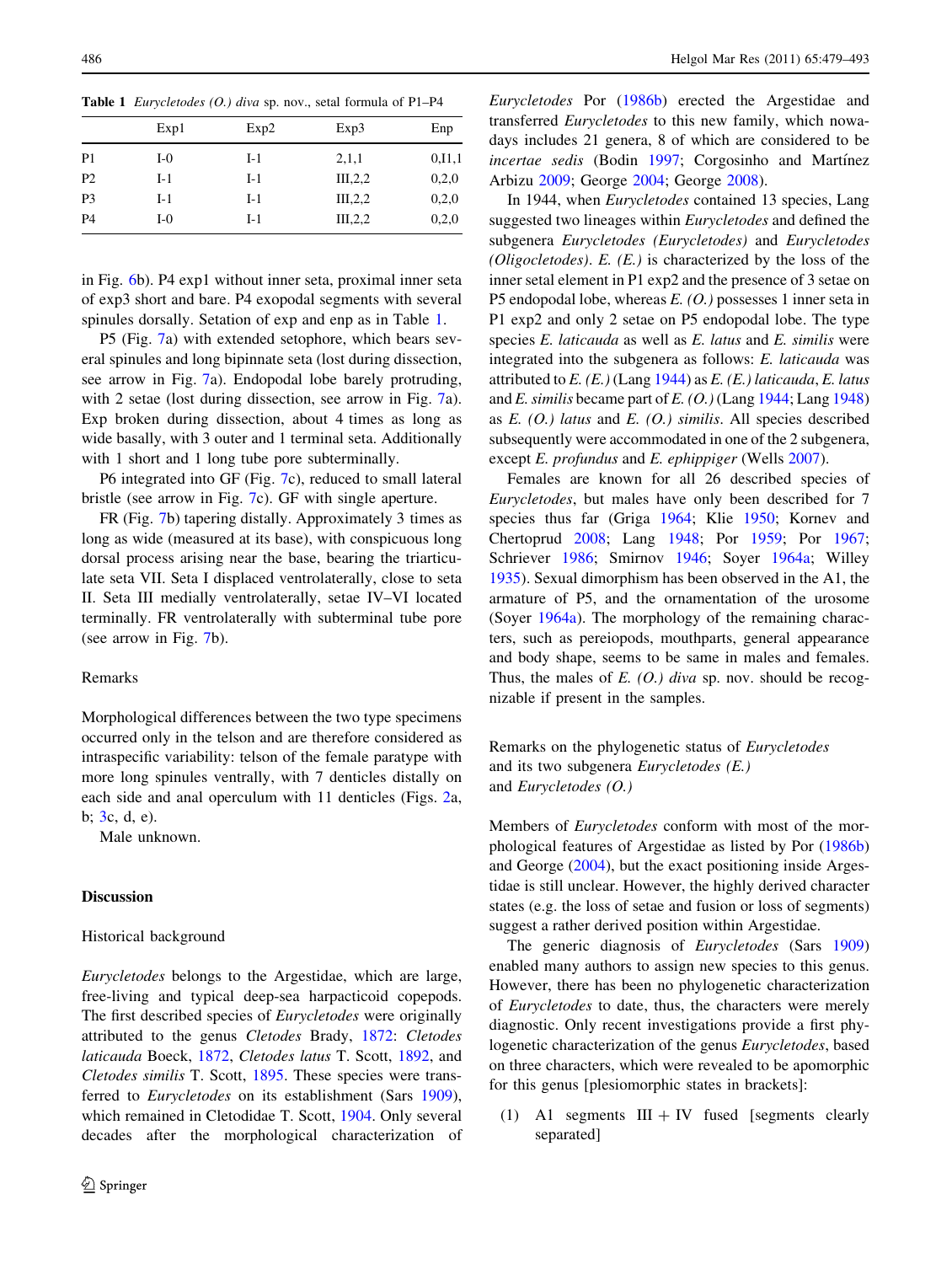<span id="page-8-0"></span>

Fig. 6 Eurycletodes (O.) diva sp. nov., female (holotype). a P4 ventral view; b P3 ventral view, inner seta in exp1 broken, highlighted by arrow. Scale bar 100 µm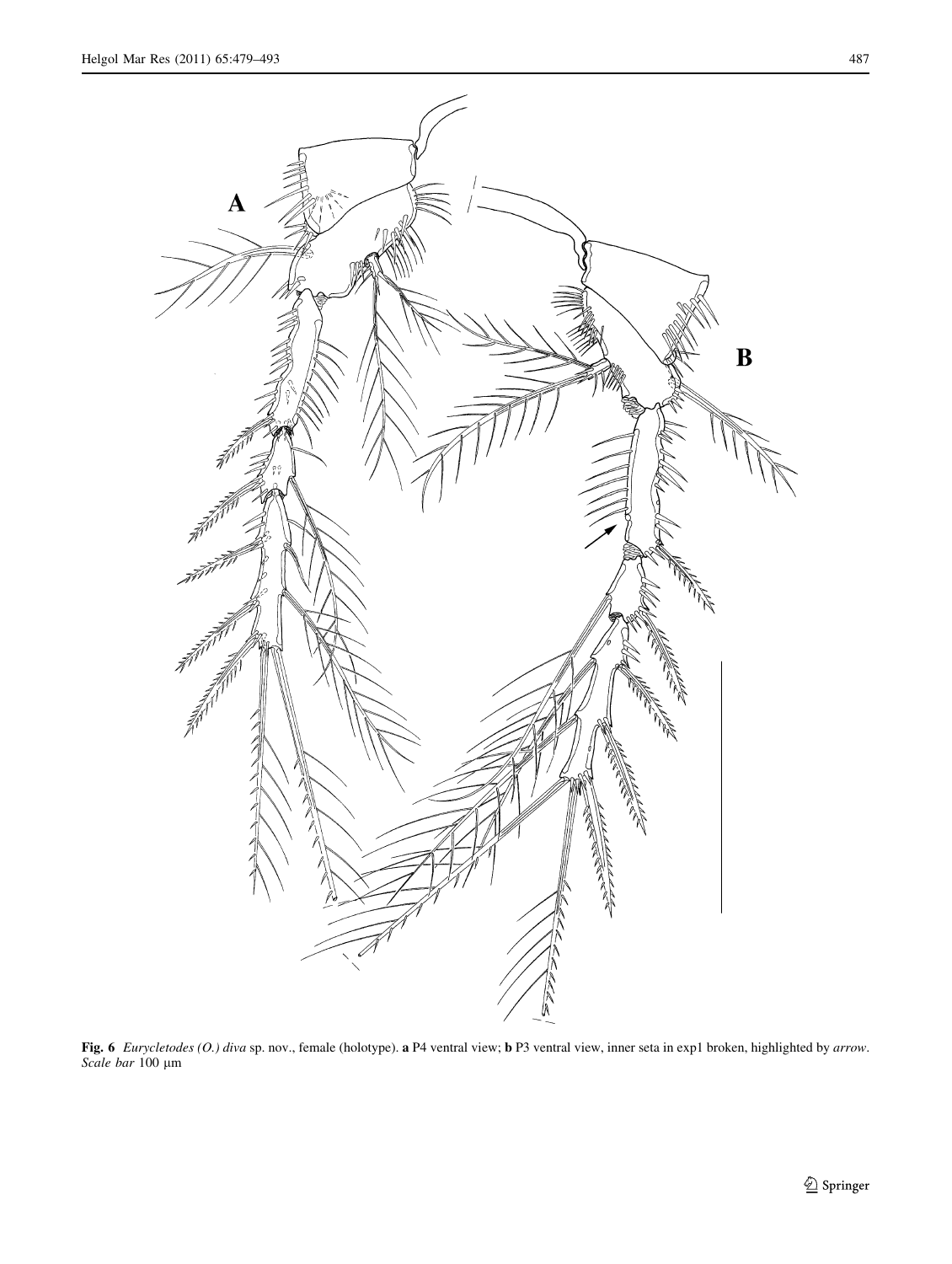<span id="page-9-0"></span>

Fig. 7 Eurycletodes (O.) diva sp. nov., female (holotype). a P5, ventral view, exp broken into 2 parts, terminal seta of exp completed from counterpart, setae of endopodal lobe broken during dissection

(see arrows); b Furcal ramus, lateral view, arrow highlights subterminal tube pore; c Genital field, P6 highlighted by an arrow. Scale bars  ${\bf a},\, {\bf c}$ 50 µm; b 100 µm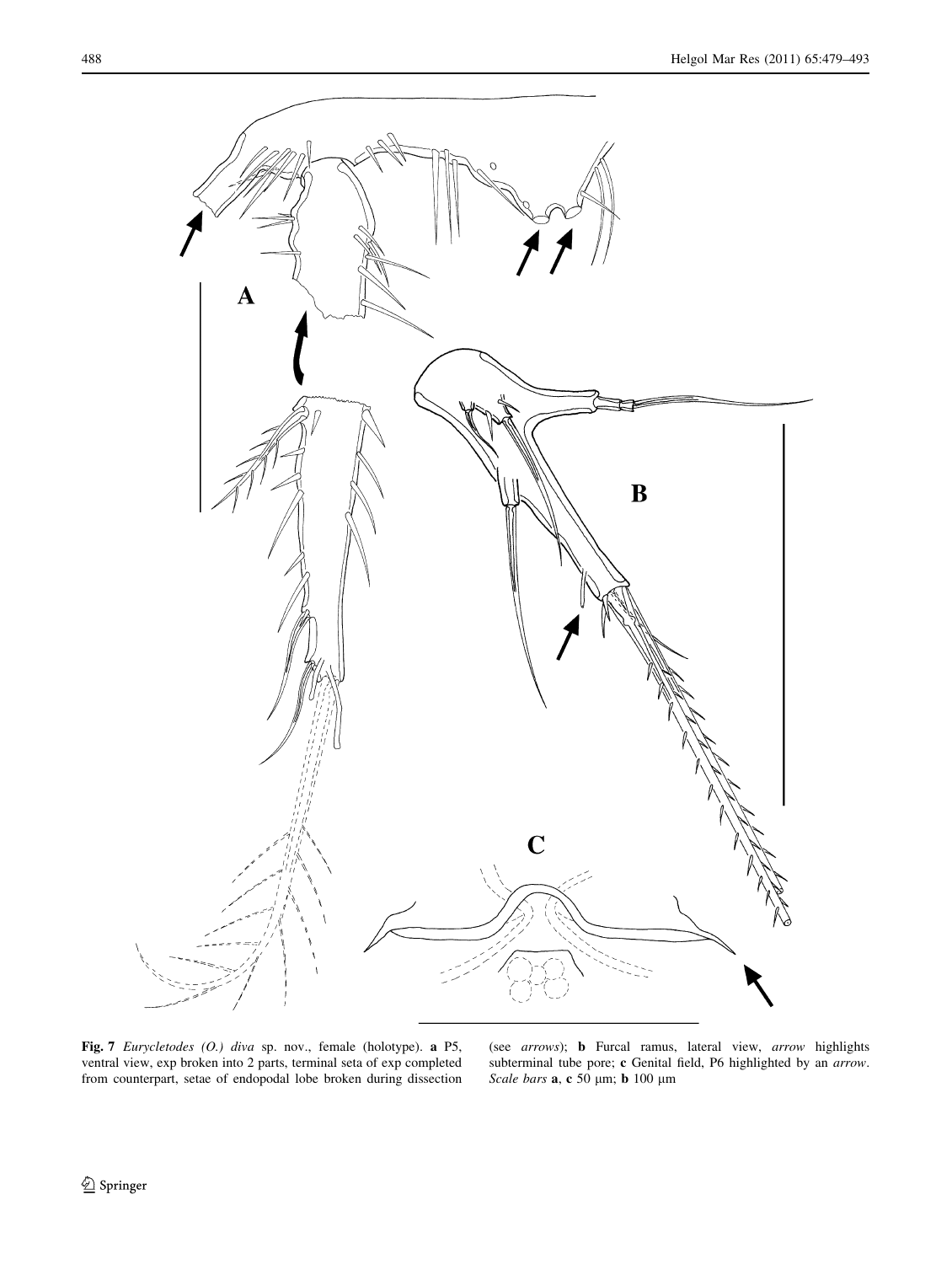- (2) Md palp basal seta lost [present]
- (3) Md palp exp reduced to 1 seta [segment expressed]

Character (1) A1 segments  $III + IV$  fused [segments clearly separated]

In basal female Argestidae, the A1 consists of 8 distinct articles, segments IV and VIII possess aesthetascs. Segment III is provided with several inner spines and few inner and lateral setae. Segment IV (further named: proximal aes-bearing segment) bears at most 2 setae and 1 spine (George [\(2008](#page-13-0)); personal observations) plus an aes accompanied by 1 long seta. The exact number of setal elements is species specific.

In several species within Argestidae, the proximal aesbearing segment is elongated in relation to the following segments and bears more setal elements than characteristic of this segment. Segment III is not separated from segment IV, but its setal elements occur in the aes-bearing segment. As follows, a fusion of original segments  $III + IV$  is obvious, even if homologization of all setae (mainly based on original descriptions) has not been possible to date. Besides all members of Eurycletodes, several species belonging to different genera show this characteristic fusion: 5 species out of 36 of Mesocletodes Sars, [1909](#page-14-0) [M. abyssicola (T. and A. Scott, [1901\)](#page-14-0), M. bathybia Por, [1964b,](#page-14-0) M. bodini Soyer, [1975,](#page-14-0) M. opoteros Por, [1986a](#page-14-0) and M. parabodini Schriever, [1983](#page-14-0)] and four monotypic or at most bitypic genera (Dizahavia Por, [1979,](#page-14-0) Corallicletodes Soyer, [1966,](#page-14-0) Hemicletodes Lang, [1936](#page-14-0), and Hypalocle-todes Por, [1967\)](#page-14-0) show a fusion of these A1 segments. However, this fusion of A1 segments  $III + IV$  is regarded as apomorphic to Eurycletodes, a convergent development in the remaining species is considered plausible.

Mesocletodes was recently characterized as a monophylum (Menzel and George [2009\)](#page-14-0): (a) second A1 segment with a strong protrusion bearing one strong, bipinnate seta, (b) proximal outer spine of P1 exp3 is reduced, (c) P1 exp3 spines are equipped with subapical tubulate extensions, and (d) md gnathobase forms a strong grinding face. Species in which the fusion of A1 segments  $III + IV$  occurs hold a derived position within Mesocletodes.

Dizahavia shows a series of morphological characters probably connecting it to basal Argestidae, such as Argestes Sars, [1910](#page-14-0) and Fultonia T. Scott, [1902:](#page-14-0) the complete body is covered with small cuticular spinules (George [2008](#page-13-0)), the md palp bears 2 basal setae, P3 exp3 has 3 inner setae, P2 and P3 show 3 distinct endopodal segments, the setae of short furcal rami are inserted close to the posterior margin.

Assuming the fusion of A1 segments  $III + IV$  as a synapomorphy of Eurycletodes, Mesocletodes, and Dizahavia would imply a secondary separation of the corresponding A1 segments in most species of the monophyletic Mesocletodes as well as in Argestes and Fultonia. Therefore, a convergent fusion of A1 segments  $III + IV$  in Eurycletodes and the 6 species is considered plausible.

The genera Corallicletodes, Hemicletodes, and Hypalocletodes were established in order to accommodate new species that could not be attributed to any genus known at that time: Corallicletodes boutieri Soyer, [1966](#page-14-0), Hemicletodes typicus Lang, [1936,](#page-14-0) and Hypalocletodes salomonis Por, [1967](#page-14-0). Hypalocletodes aberrans (Marinov, [1973\)](#page-14-0) was added subsequently. With the establishment of the new genera, the 4 species are clearly excluded from Eurycletodes. However, the original descriptions are incomplete and poorly detailed. References on their phylogenetic positioning are very scarce and not helpful in resolving the question of whether the fusion of A1 segments  $III + IV$  is synapomorphic or convergent to Eurycletodes. At present, it is not possible to address this issue, but preliminary results of ongoing studies suggest a convergent fusion in Eurycletodes and the 3 genera in question.

Consequently, the fusion of A1 segments  $III + IV$  is considered to be apomorphic to Eurycletodes.

Character (2) Md palp basal seta lost [present] and Character (3) Md palp exp reduced to 1 seta [segment expressed]

The md palp of basal Argestidae (e.g. Argestes, Fultonia) possesses a clearly articulated basis, enp and exp and bears setae on all 3 segments. Species of Eurycletodes show a poorly developed md palp, at most biarticulate, but usually uniarticulated and with none  $(E. (O.)$  irelandica) to 5 setae (E. ephippiger). Soyer [\(1964a\)](#page-14-0) described the md palp of E. ephippiger with articulated enp equipped with 4 setae and 1 external basal seta, but without exp. Throughout Copepoda, external basal setae have not been observed thus far (e.g. Huys and Boxshall [1991;](#page-13-0) Seifried [2003\)](#page-14-0). However, reduction of basal setae has been observed, for example in Malacopsyllus Sars, [1911](#page-14-0) (e.g. Becker [1974;](#page-13-0) Itô [1983](#page-13-0)). Thus, it seems likely that the external basal seta described for E. ephippiger (Soyer [1964a](#page-14-0)) in fact represents an exp reduced to 1 seta. Accordingly, species possessing an enp (which is mostly fused to the basis) and external setae on the md palp are supposed to have lost the basal seta, but retained a (strongly reduced) exp. This condition is described for 4 species (E. ephippiger, E. (O.) echinatus,  $E. (O.)$  minutus, and  $E. (O.)$  peruanus). If only terminal (endopodal) setae are present, the exopodal armature should be missing too. A complete loss of the exp and basal setae is reported for 15 species of Eurycletodes (E. (E.) laticauda, E. (E.) serratus, E. (O.) aculeatus, E. (O.) denticulatus, E. (O.) hoplurus, E. (O.) irelandica, E. (O.) latus, E. (O.) major, E. (O.) monardi, E. (O.) oblongus, E. (O.) petiti, E. (O.) profundus, E. (O.) quadrispinosa, E. (O.)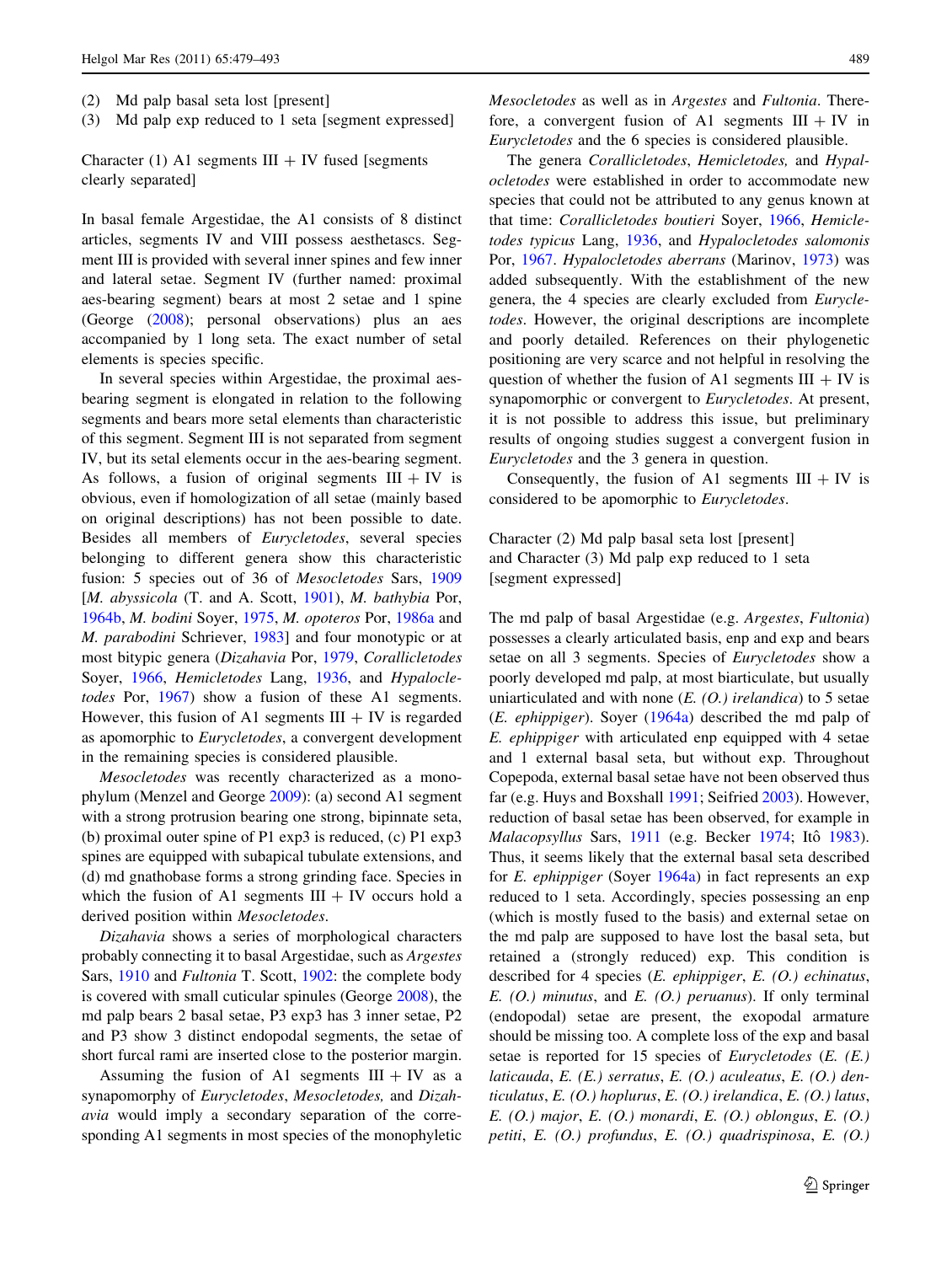similis, and  $E_{\rm t}(O)$ , diva sp. nov.). The original descriptions of the remaining 7 species of Eurycletodes (E. (E.) gorbunovi, E. (E.) rectangulatus, E. (O.) abyssi, E. (O.) parasimilis, E. (O.) arcticus, E. (O.) uniarticulatus, and E. (O.) versimilis) conceal information regarding the chaetotaxy of the palpus.

The loss of the basal seta and a strongly reduced exopod are discussed herein as apomorphic for Eurycletodes.

The following characters (4)–(6) provide information on the phylogeny within Eurycletodes [plesiomorphic states in brackets]:

- (4) P1 exp2 inner seta lost [present]
- (5) P4 exp1 inner seta lost [present]
- (6) P5 endopodal lobe inner seta lost [present]

Character (4) P1 exp2 inner seta lost [present] and Character (5) P4 exp1 inner seta lost [present]

P1–P4 exps of Argestidae are, with exception of P4 exp in Hemicletodes, always 3-segmented (e.g. Por [1986b](#page-14-0)). While the outer exopodal setation is highly conservative, the inner exopodal armature appears to be more variable.

The loss of the inner seta in P1 exp2 has exclusively been observed in species belonging to  $E$ .  $(E)$  and is therefore considered apomorphic to this subgenus.

In order to characterize  $E. (O.)$ , Soyer ([1964a\)](#page-14-0) suggested considering the loss of the inner seta in P4 exp1. However, recent observations do not support this view. In addition to all members of  $E$ . (E.),  $E$ . ephippiger,  $E$ . (O.) echinatus,  $E$ .  $(O.)$  profundus, and E.  $(O.)$  peruanus bear an inner seta on this segment. Thus, the loss of the inner seta in P4 exp1 is not considered apomorphic to  $E$ . (O.), but might prove to be informative to characterize a monophylum within this subgenus.

The absence of the inner setae in P1 exp2 and P4 exp1 has also been observed in Hypalocletodes, Leptocletodes Sars, [1921](#page-14-0), Megistocletodes Por, [1986a,](#page-14-0) and Mesocletodes. It is noteworthy that these genera always show these characters combined, while species of Eurycletodes show either one or the other condition (see above). A close relationship based on the absence of the inner setae in P1 exp2 or P4 exp1 is not deemed plausible, since these features are not present in all species of Eurycletodes and thus would imply a secondary regain of the setae in question.

Therefore, the view of a convergent loss of setae of Eurycletodes and the 4 remaining genera is adopted here.

Character (6) P5 endopodal lobe inner seta lost [present]

To date, P5 morphology has only been used for species discrimination, but not for characterization of monophyla

within Argestidae. However, since a reduction in setae and the virtual absence of the lobe is considered to be a derived condition (e.g. Huys and Boxshall [1991\)](#page-13-0), especially the chaetotaxy of the P5 endopodal lobe might prove to be phylogenetically informative. To what extent the shape and specifically the virtual absence of the endopodal lobe reflects convergent development or sexual dimorphism (c.f. Kornev and Chertoprud [2008;](#page-14-0) Por [1967\)](#page-14-0) is not discussed herein, but is subject to ongoing and future studies.

Homologization of setae on P5 endopodal lobe of Eurycletodes reveals the outer and medial setae as being inserted terminally and near each other, whereas the inner seta is inserted subterminally into the inner edge. Similar morphology of the P5 endopodal lobe has been observed for several argestid genera (i.e. Bodinia George, [2004,](#page-13-0) Dizahavia, Mesocletodes, and Odiliacletodes Soyer, [1964a\)](#page-14-0). Therefore, this condition is regarded as plesiomorphic to Eurycletodes. This character state with 3 setae on the P5 endopodal lobe is retained in all species of  $E$ .  $(E)$ . plus E. ephippiger. The derived character state of 2 setae (outer and medial) inserted terminally on the P5 endopodal lobe, while the subterminal (inner) seta is lost, was observed in all members of  $E$ . (O.) and is therefore considered apomorphic to this subgenus. The female of E. profundus shows only one terminal seta (Becker et al. [1979](#page-13-0)). The proceeded loss of the second terminal seta represents an even more derived character state. Therefore,  $E.$  profundus clearly belongs to  $E.$  (O.).

In conclusion, the phylogenetic status of Eurycletodes and its two subgenera  $E$ . (E.) and  $E$ . (O.) is as follows: the characteristic fusion of segments in A1 (character 1) as well as the setation of the md palp (characters 2 and 3) clearly characterize and separate Eurycletodes from the remaining Argestidae. Becker et al. ([1979\)](#page-13-0) suggested including Leptocletodes as a subgenus in Eurycletodes. But apart from morphological discrepancies, Leptocletodes does not share the apomorphies of Eurycletodes [A1 segments  $III + IV$  are separated in *Leptocletodes* and the md palp bears a well-developed basal seta. The condition of the exp is not apparent from the corresponding species descriptions (Sars [1921;](#page-14-0) Smirnov [1946](#page-14-0))].

For the first time, characters traditionally used for discrimination between the two subgenera  $E$ .  $(E)$  and  $E$ .  $(O)$ . were interpreted phylogenetically and could be confirmed as apomorphies. The loss of the inner seta in P1 exp2 (character 4) is apomorphic to  $E$ .  $(E)$ , the loss of the inner seta in P5 endopodal lobe (character 6) is an apomorphy for E. (O.). Based on this reinterpretation, allocation of E. profundus is no longer problematic: the reduction to a single seta on P5 endopodal lobe is regarded as a derived state of the apomorphy of  $E. (O.)$ . Thus, it is necessary to include the subgeneric designation in the species name: E. (O.) profundus.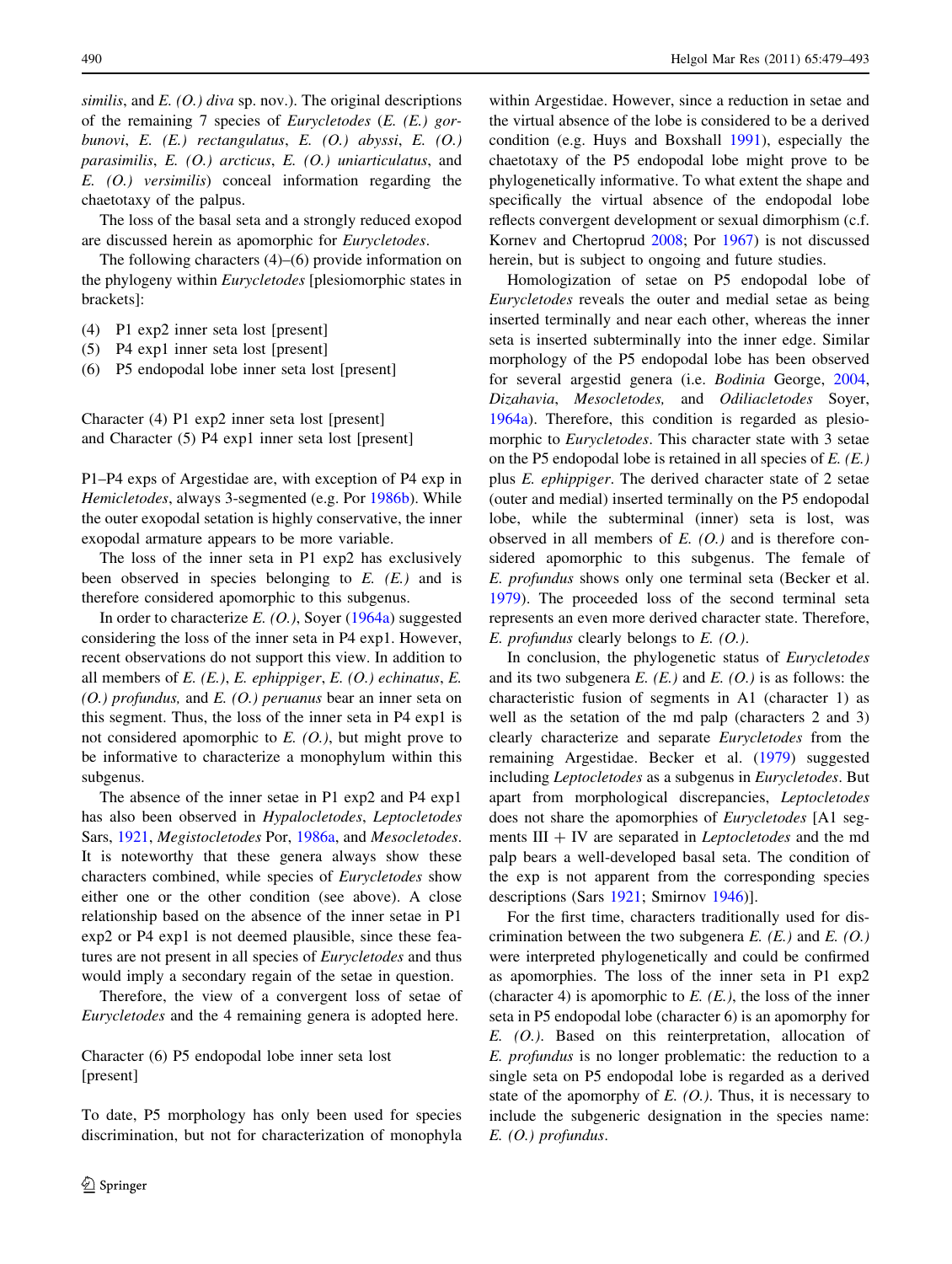Conversely, the positioning of E. ephippiger remains unresolved, since this species does not show any apomorphy of either of the 2 subgenera: the presence of an inner seta on P1 exp2 (character 4) rejects its position within  $E.$  ( $E.$ ), the presence of three setae on P5 endopodal lobe (character 6) rejects its position within  $E$ . (O.). Therefore, it seems reasonable to place *E. ephippiger* as the only species without a subgeneric designation at the most basal position of Eurycletodes. But doing so causes another difficulty: based on the available data, it is impossible to find synapomorphies for  $E$ .  $(E)$  and  $E$ .  $(O)$  and to exclude E. ephippiger. The position of E. ephippiger will be the subject of future research.

# Allocation of Eurycletodes (O.) diva sp. nov. to Eurycletodes

The allocation of E.  $(0)$  diva sp. nov. to the taxon Eurycletodes was indisputable. In addition to all generic characters of *Eurycletodes*, the two females of  $E$ . (O.) diva sp. nov. show the herein defined apomorphies of Eurycletodes: the fusion of A1 segments  $III + IV$  (character 1) and basal seta and exopodal element of md palp is completely reduced (characters 2 and 3). The loss of the inner seta of the P5 endopodal lobe (character 6) justifies the placement of the new species in  $E. (O.).$ 

 $E.$  (O.) diva sp. nov. seems to be closely related to E. (O.) denticulatus, which itself was described as very similar to  $E. (O.)$  aculeatus (Por [1967\)](#page-14-0). These species share 1-segmented endopods of P1–P4, loss of the proximal outer spine in P1 exp3 and loss of the subterminal inner seta in P5 exp. The phylogenetic significance of these characters will be the subject of future studies.

Beyond that,  $E$ . (O.) diva sp. nov. is morphologically different from both species by virtue of the slightly protruding P5 endopodal lobe and the elongated furcal rami. Furthermore, it differs from E. (O.) aculeatus based on the absence of A2 exopodal seta, 2 setae in mx proximal endite instead of one and a short proximal inner seta in P4 exp3. In contrast to  $E$ . (O.) denticulatus,  $E. (O.)$  diva sp. nov. shows a larger body size and has 2 inner setae on the last segment of A1. Generally, the FR of Eurycletodes are not much longer than their width. But in some species  $(E. (O.)$  similis,  $E. (O.)$  latus, and  $E. (O.)$ diva sp. nov.), the distance between setae VII and IV is greater, resulting in an elongation. However, comparison of original descriptions revealed E. (O.) similis and E. (O.) latus possessing 2-segmented enps in P1–P4 and only 2 setae on the md palp. As a result, they are morphologically different from  $E$ . (O.) diva sp. nov.,  $E$ . (O.) denticulatus, and  $E.$  (O.) aculeatus. Therefore, a convergent elongation of the FR in  $E$ . (O.) diva sp. nov. is considered plausible.

On the other hand, in all specimens of a yet undescribed species of Mesocletodes, collected from different regions in the deep sea, the FR are extremely elongated. However, the total length seems to be species specific as also is the length, setation, and spinulation of appendages (Menzel unpublished data). Thus, the deviating proportions in E.  $(0)$  diva sp. nov. from E.  $(0)$  denticulatus combined with a high resemblance in other characters could lead to the conclusion that the new species is a variant of  $E(0)$ . denticulatus. Nevertheless, there is a series of Eurycletodes species in addition to  $E$ . (O.) denticulatus, and  $E$ . (O.) aculeatus with only small divergences in segmentation and setation of appendages and body proportions: E. (O.) abyssi, E. (O.) hoplurus, E. (O.) major, E. (O.) minutus, and E. (O.) oblongus. Intraspecific variability has not been subject to comprehensive studies yet, only the diverging ventral spinulation of the telson in the holotype and the paratype of  $E. (O.)$  diva sp. nov. is initial evidence for this (see Figs. [2](#page-3-0)a, b; [3c](#page-4-0), d, e). Studies on the phylogeny within Eurycletodes are still in progress, but it appears that the morphological differences between species might be very small. In this respect,  $E. (O.)$  diva sp. nov. is clearly rated as a new species since there are minute, but sharp characters that separate it from closely related species: body size larger, FR elongated, A1 last segment with 2 inner setae, P5 endopodal lobe less protruding.

Brief remarks on the geographic distribution of Eurycletodes (O.) diva sp. nov.

Metazoan meiofauna is traditionally considered to be strongly bound to the sediment and without life stages that enter the water column, as for example, larvae of many sessile organisms do. Therefore, metazoan meiofauna is considered to show limited mobility (e.g. Hicks and Coull [1983](#page-13-0); Higgins and Thiel [1988](#page-13-0); Hulings [1971;](#page-13-0) Sterrer [1973](#page-14-0)). This implies that detection of the same species or even closely related species in remote regions of the oceans or on different sides of an obstacle should be quite improbable. However, Giere [\(2008](#page-13-0)), for example, rates metazoan meiofauna, and harpacticoid copepods among others, as highly motile with a high probability of emerging in the water column and being dispersed by water currents (see also Thistle and Sedlacek [2004](#page-14-0) and Thistle et al. [2007](#page-14-0)). Therefore, detection of the same species in remote regions of the oceans is quite conceivable, especially since an exchange of vast water masses with possible transport of particles near the bottom occurs in the deep oceans. Recently, Gheerardyn and Veit-Köhler ([2009\)](#page-13-0) verified for certain congeners of Paramesochridae Lang, [1944](#page-14-0) distribution ranges that span thousands of kilometers across the South Atlantic and Southern Ocean Abyssal Plains. This family of harpacticoid copepods has considerably reduced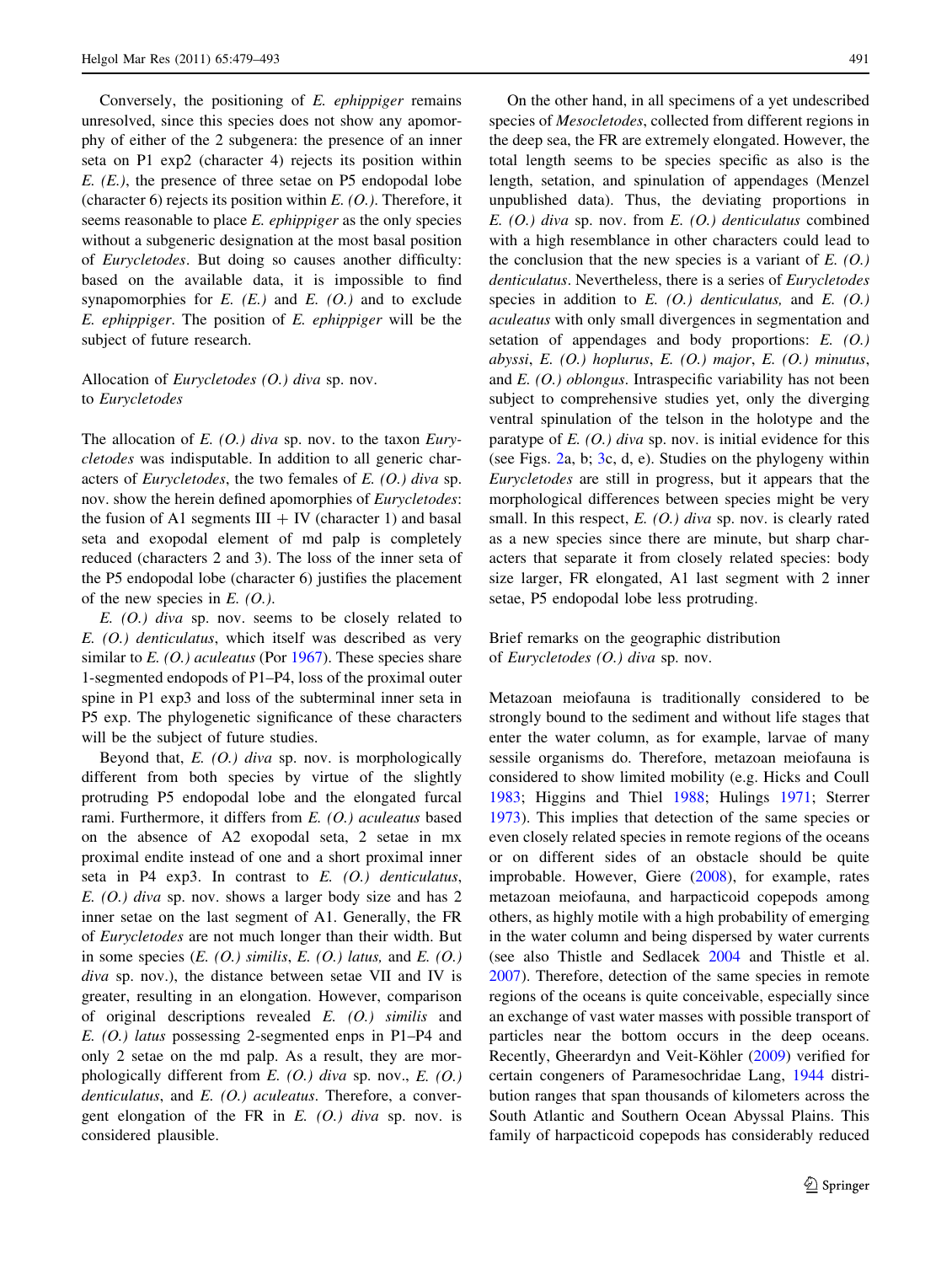<span id="page-13-0"></span>pereiopods and is therefore dependent on other ways of dispersion than active swimming. Investigations into the effects of plate tectonics on the distribution of deep-sea Paramesochridae are outstanding.

The published records of Eurycletodes indicate a worldwide distribution at the genus level: the North Atlantic (Scandinavian coast (Lang [1948](#page-14-0); Por [1964a](#page-14-0), [1965](#page-14-0); Sars [1909,](#page-14-0) [1921\)](#page-14-0), Irish, English, and Scottish coasts (Roe [1958;](#page-14-0) Scott [1892](#page-14-0), [1895\)](#page-14-0), Spitzbergen coast (Lang [1936](#page-14-0)), Arctic Ocean (Smirnov [1946\)](#page-14-0), Icelandic coast (Schriever [1986\)](#page-14-0), off North Carolina (Coull 1973), French Atlantic coast (Bodin 1968), Iberian Basin (Becker et al. 1979), North Sea (Klie 1950), Great Meteor Bank (George and Schminke 2002), and near the Bermuda Islands (Roe [1959](#page-14-0); Willey [1935\)](#page-14-0)), the whole Mediterranean Sea (Pesta [1959](#page-14-0); Por [1964b;](#page-14-0) Soyer [1964a,](#page-14-0) [b](#page-14-0)) Black Sea (Apostolov and Marinov 1988; Griga 1964; Por [1959\)](#page-14-0), Red Sea (Por [1967](#page-14-0)), equatorial Pacific (Peru Trench (Becker et al. 1979)), and Southwest Atlantic (George 2005). However, practically nothing is known regarding the distribution of Eurycletodes at the species level.

The description of  $E$ . (O.) diva sp. nov. represents the first record of a species of *Eurycletodes* in the Southeast Atlantic Ocean. Moreover, the geographic provenance of the 2 specimens provides information on the distribution of Eurycletodes at the species level. The holotype was found in the northern Cape Basin, the paratype in the southern Angola Basin, both at about 5000 m depth (see Fig. [1](#page-1-0)). These two localities in the different deep-sea basins are geographically very distant from each other (about 1000 km) and separated by the Walvis Ridge, which rises up to an average depth of about 3000 m (Shannon and Nelson [1996\)](#page-14-0). Recent studies (e.g. Gheerardyn and Veit-Köhler 2009, Seifried and Martínez Arbizu [2008\)](#page-14-0) and the present report of  $E$ . (O.) diva sp. nov. from these two deep-sea basins indicate that the Walvis Ridge does not interrupt the distribution of certain harpacticoid species.

Acknowledgments The type material of Eurycletodes (O.) denticulatus was kindly provided by Prof. Francis Dov Por and Dr. Ariel Chipman from the Hebrew University of Jerusalem in Israel. Thanks are also due to Dr. Nechama Ben-Eliahu for her hospitality, and my colleagues from the DZMB in Wilhelmshaven who helped to improve the manuscript. I am very grateful for the valuable and constructive criticism of two reviewers. Thanks are also due to Michael Meadows for correcting the English. Financial support was obtained from CeDAMar (Census of the Diversity of Abyssal Marine life), which is a field project of the CoML (Census of Marine Life), and the DFG (German Science Foundation, GE 1086-6/1).

Apostolov A, Marinov TM (1988) Copepoda, Harpacticoida. Fauna

#### References

 $\textcircled{2}$  Springer

Bulgarica 18:1–384

- Becker KH (1974) Eidonomie und Taxonomie abyssaler Harpacticoida (Crustacea, Copepoda) Teil I. Cerviniidae—Ameiridae. Meteor Forsch-Ergn 18:1–28
- Becker KH, Noodt W, Schriever G (1979) Eidonomie und Taxonomie abyssaler Harpacticoidea (Crustacea, Copepoda) Teil 2. Paramesochridae, Cylindropsyllidae und Cletodidae. Meteor Forsch-Ergn D Suppl 31:1–37
- Bodin P (1968) Copépodes Harpacticoïdes des étages bathyal et abyssal du Golfe de Gascogne. Memoir Mus Natl Hist 55:1–107
- Bodin P (1997) Catalogue of the new marine Harpacticoid Copepods. Studiedocumenten van het Koninklijk Belgish Institut voor Natuurwetenschappen, Bruxelles
- Boeck A (1872) Nye Slaegter og Arter af Saltvands-Copepoder. Chr Vid Selsk Forh 35–60
- Boxshall GA, Halsey S (2004) An Introduction to Copepod Diversity. Ray Society, Andover
- Brady GS (1872) Contributions to the study of the Entomostraca. No. VII. A list of the non-parasitic marine Copepoda of the northeast coast of England. Annu Mag Nat Hist 4:1–17
- Corgosinho PHC, Martínez Arbizu P (2009) Ameiridae Boeck and Argestidae Por revisited, with establishment of Parameiropsidae, a new family of Harpacticoida (Crustacea, Copepoda) from deep-sea sediments. Helgoland Mar Res. doi: [10.1007/s10152-009-0185-4](http://dx.doi.org/10.1007/s10152-009-0185-4)
- Coull BC (1973) Meiobenthic harpacticoida (crustacea, copepoda) from the deep sea off north carolina. IV. the families Cletodidae T. Scott and Ancorabolidae Sars. Trans Am Microsc Soc 92:604–620
- George KH (2004) Description of two new species of Bodinia, a new genus incertae sedis in Argestidae Por, 1986 (Copepoda, Harpacticoida), with reflections on argestid colonization of the Great Meteor Seamount plateau. Org Divers Evol 4:241–264. doi[:10.1016/j.ode.2004.02.003](http://dx.doi.org/10.1016/j.ode.2004.02.003)
- George KH (2005) Sublittoral and bathyal Harpacticoida (Crustacea, Copepoda) of the Magellan region. Composition, distribution and species diversity of selected major taxa. Sci Mar 69:147–158
- George KH (2008) Argestes angolaensis sp. nov. (Copepoda: Harpacticoida: Argestidae) from the Angola Basin (Southeast Atlantic), and the phylogenetic characterization of the taxon Argestes Sars, including the redescription of A. mollis Sars, 1910, and A. reductus (Itô, 1983). Zootaxa 1866:223-262
- George KH, Schminke HK (2002) Harpacticoida (Crustacea, Copepoda) of the Great Meteor Seamount, with first conclusions as to the origin of the plateau fauna. Mar Biol 144:887–895. doi: [10.1007/s00227-002-0878-6](http://dx.doi.org/10.1007/s00227-002-0878-6)
- Gheerardyn H, Veit-Köhler G (2009) Diversity of large-scale biogeography of Paramesochridae (Copepoda, Harpacticoida) in South Atlantic abyssal plains and the deep Southern Ocean. Deep-Sea Res Pt I 56:1804–1815. doi[:10.1016/j.dsr.2009.05.002](http://dx.doi.org/10.1016/j.dsr.2009.05.002)
- Giere O (2008) Meiobenthology The Microscopic Motile Fauna Of Aquatic Sediments. Springer Verlag, Berlin
- Griga RE (1964) Copepoda of the benthonic biocenoses in the region of Eupatoria of the Black Sea. Trud Sevastopol Biol Sta 15:101–117
- Hicks GRF, Coull BC (1983) The ecology of marine meiobenthic harpacticoid copepods. Oceanogr Mar Biol 21:67–175
- Higgins RP, Thiel H (1988) Introduction to the Study of Meiofauna. Smithonian Institution Press, Washington
- Hulings NC (1971) Summary and current status of the taxonomy and ecology of benthic Ostracoda including interstitial forms. In: Proceedings of the first international conference on Meiofauna, vol 76. pp 91–96
- Huys R, Boxshall G (1991) Copepod evolution. The Ray Society, London
- Itô T (1983) Harpacticoid copepods from the Pacific abyssal off Mindanao. II. Cerviniidae (cont.), Thalestridae, and Ameiridae. Publ Seto Mar Biol Lab 28:151–254
- Klie W (1950) Harpacticoida (Cop.) aus dem Bereich von Helgoland und der Kieler Bucht. Kieler Meeresforsch 7:76–128